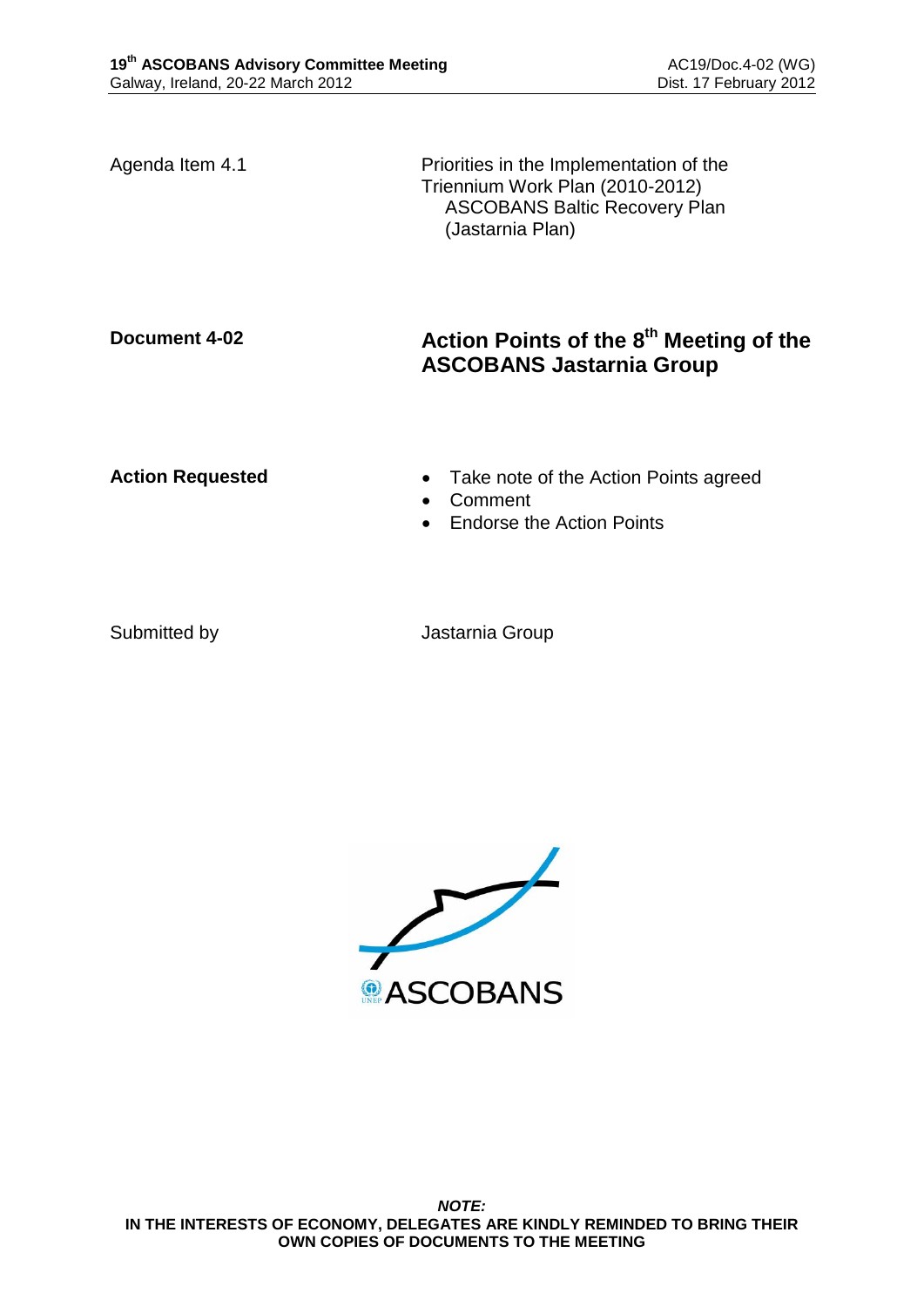### **Secretariat's Note**

The full report of the 8<sup>th</sup> Meeting of the ASCOBANS Jastarnia Group, held at the UN Campus, Bonn, Germany, on 31 January - 2 February 2012, will be made available as AC19/Doc.4-02 Addendum.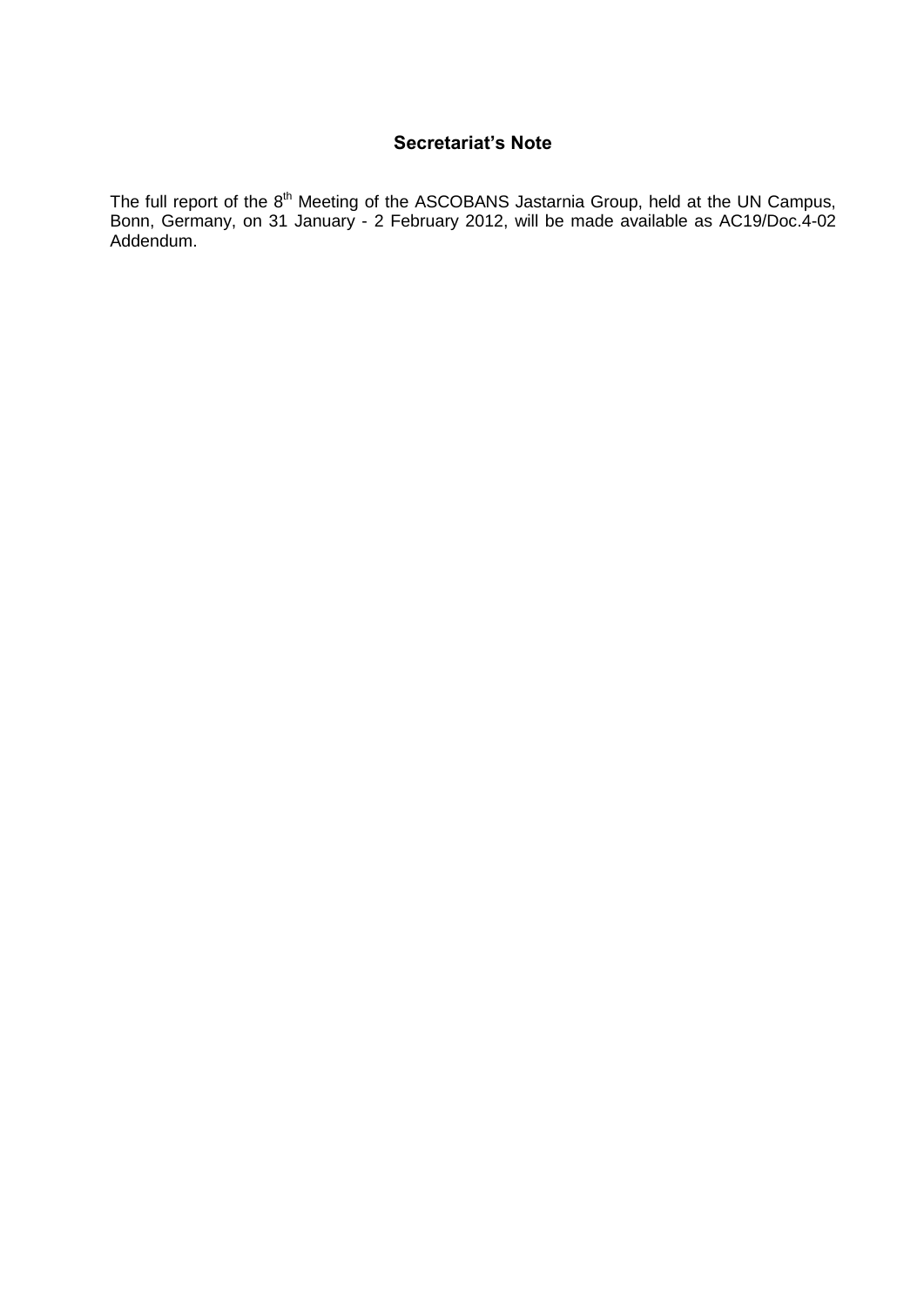# **ACTION POINTS OF THE 8TH JASTARNIA GROUP MEETING**

### **BYCATCH REDUCTION**

- 1) A small drafting group should develop briefing notes on ASCOBANS positions regarding bycatch. If and to the extent appropriate, these could be based on any drafts that the North Sea Coordinator may prepare for fora in that area. These briefing notes should be used by anyone representing ASCOBANS at Baltic Sea RACs and other meetings of relevant EU and Baltic Sea bodies in order to maintain a consistent and appropriate approach.
- 2) A small drafting group should develop briefing notes on ASCOBANS positions regarding bycatch, if possible based on any drafts that the North Sea Coordinator may prepare for fora in this area. These should be used by anyone representing ASCOBANS at Baltic RACs and other meetings of relevant EU and Baltic Sea bodies in order to maintain a consistent and appropriate approach.
- 3) Given the positive experiences in the Danish fishery, Parties should implement video surveillance widely in order to document bycatch of porpoises and identify and implement effective mitigation measures, and at the same time reduce discards of fish. Currently video surveillance is the most accurate measure for bycatch estimates and total documentation of the fishery, applicable also to small vessels, and meets the requirements of Article 12 of the Habitats Directive.
- 4) Noting the successful application of cod pots in Sweden, Parties should undertake or continue efforts to test and implement pots, traps and other porpoise-friendly gear.
- 5) With respect to recreational fisheries, Parties should work towards banning those types of gear known to pose a threat to harbour porpoises.
- 6) Noting that Regulation 812/2004 in its current form does not protect harbour porpoises in the Baltic Sea sufficiently and that according to EC Communication (2011) 578, a revision is not foreseen in the near future and that bycatch mitigation measures will probably in future be addressed in the new Common Fisheries Policy (CFP), Baltic Sea Range States are urged to implement comprehensively and without delay the bycatch mitigation measures laid down in Recommendations 1-4 of the Jastarnia Plan.
- 7) Given that the Jastarnia Group has the most specific expertise related to harbour porpoise conservation in the Baltic Sea area and in light of the specific problems and situation in the Baltic Sea, the Secretariat should address the European Commission to urge it to seek the Group's advice when the technical measures framework (TMF) and data collection framework (DCF) of the Common Fisheries Policy (CFP) are being drafted. Parties should also convey the same message to appropriate fora.
- 8) Since the preparation of measures to be taken under the new Common Fisheries Policy (CFP) will take time, the Secretariat will also include in the communication to the European Commission the Jastarnia Group's strong call for an urgent amendment of Regulation 812/2004 to address the specific problems in the Baltic Sea.
- 9) The AC Chair and the Secretariat should continue approaching the European Commission to draw attention to the need to address the bycatch problem in the Baltic.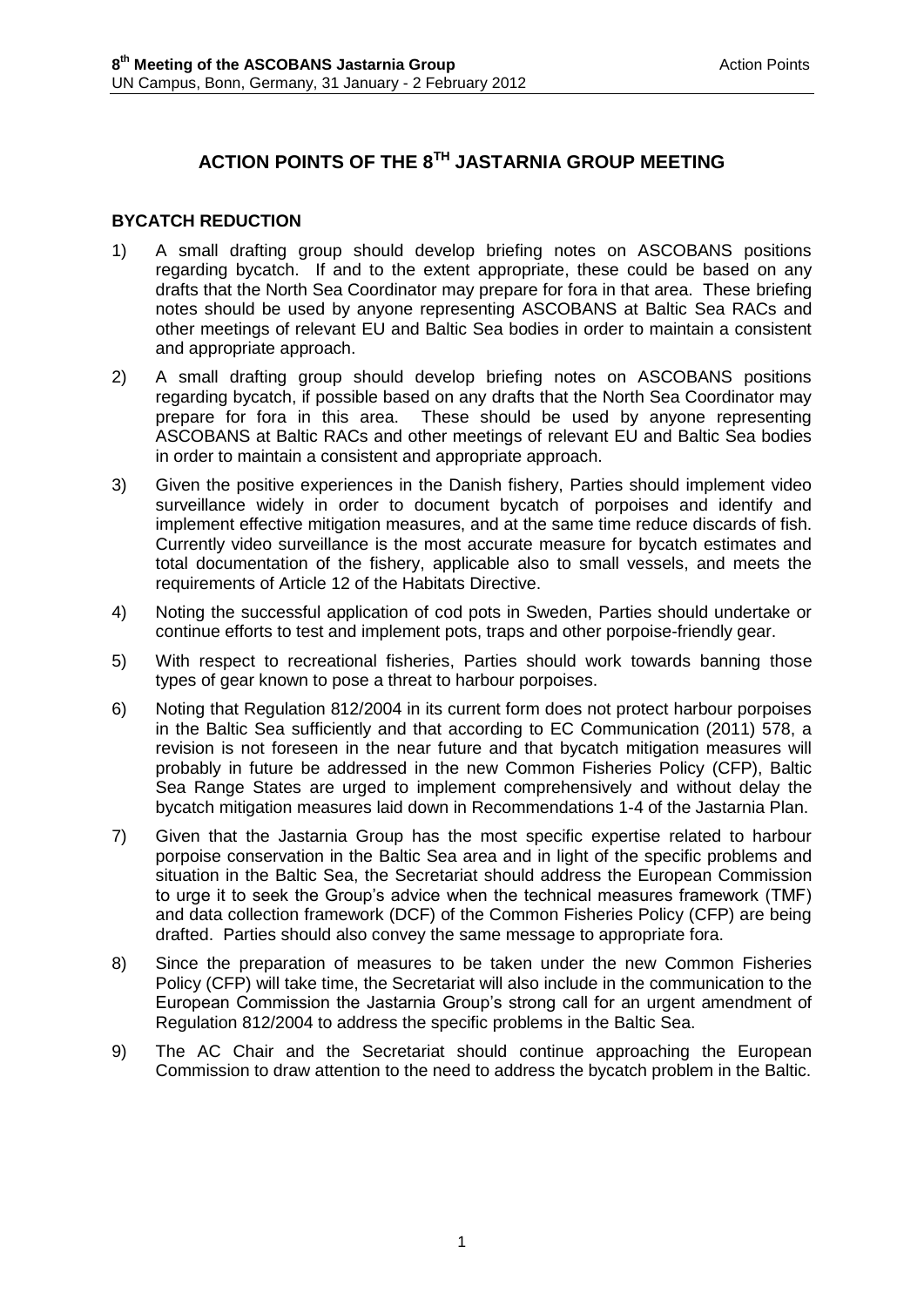#### **RESEARCH AND MONITORING**

- 10) Parties are invited to commission research on whether pingers cause habitat exclusion and habituation.
- 11) Germany recently issued recommendations on the reduction of sound emissions associated with construction of offshore wind farms and set an upper limit for pile driving operations. This good example and the results of current studies should be reflected both in the national legislation of Parties and in the relevant indicators for Good Environmental Status to be developed for the Marine Strategy Framework Directive.
- 12) By 1 March 2012 Parties should inform the HELCOM Secretariat that ASCOBANS is to be nominated to participate in the reference group for the BALTFIMPA project. The 19<sup>th</sup> Advisory Committee Meeting should nominate the ASCOBANS representative.
- 13) Denmark, Germany and Sweden are strongly encouraged to collaborate in order to survey the Western Baltic (gap area) harbour porpoise population and evaluate trends in population density and abundance.
- 14) Parties are encouraged to analyse available data on the occurrence of derelict fishing gear in order to quantify the problem. They should report their findings to the next meeting.

#### **MARINE PROTECTED AREAS**

15) Parties, Range States and NGOs seeking to develop management plans for SACs and MPAs designated for the harbour porpoise are encouraged to make use of the expertise available within the Jastarnia Group.

#### **PUBLIC AWARENESS**

- 16) Information on the impacts of anthropogenic pressures (bycatch, noise, pollution, disturbance etc.) on cetaceans, specifically geared to relevant professional groups, should be made available on the ASCOBANS website. The information should be compiled and updated by the Secretariat with continuous input from the relevant Working Groups.
- 17) All Parties and Range States should establish sighting campaigns and related databases similar to those established by GSM in Germany, the Finnish Ministry of the Environment and the Swedish Museum of Natural History. The websites should be interlinked. The data should be submitted to HELCOM regularly.

#### **COOPERATION WITH OTHER BODIES**

18) Parties should designate focal points dealing with the Baltic Harbour Porpoise Database operated by HELCOM. The Secretariat should remind Parties to provide the details of these focal points to the Secretariats of ASCOBANS and HELCOM.